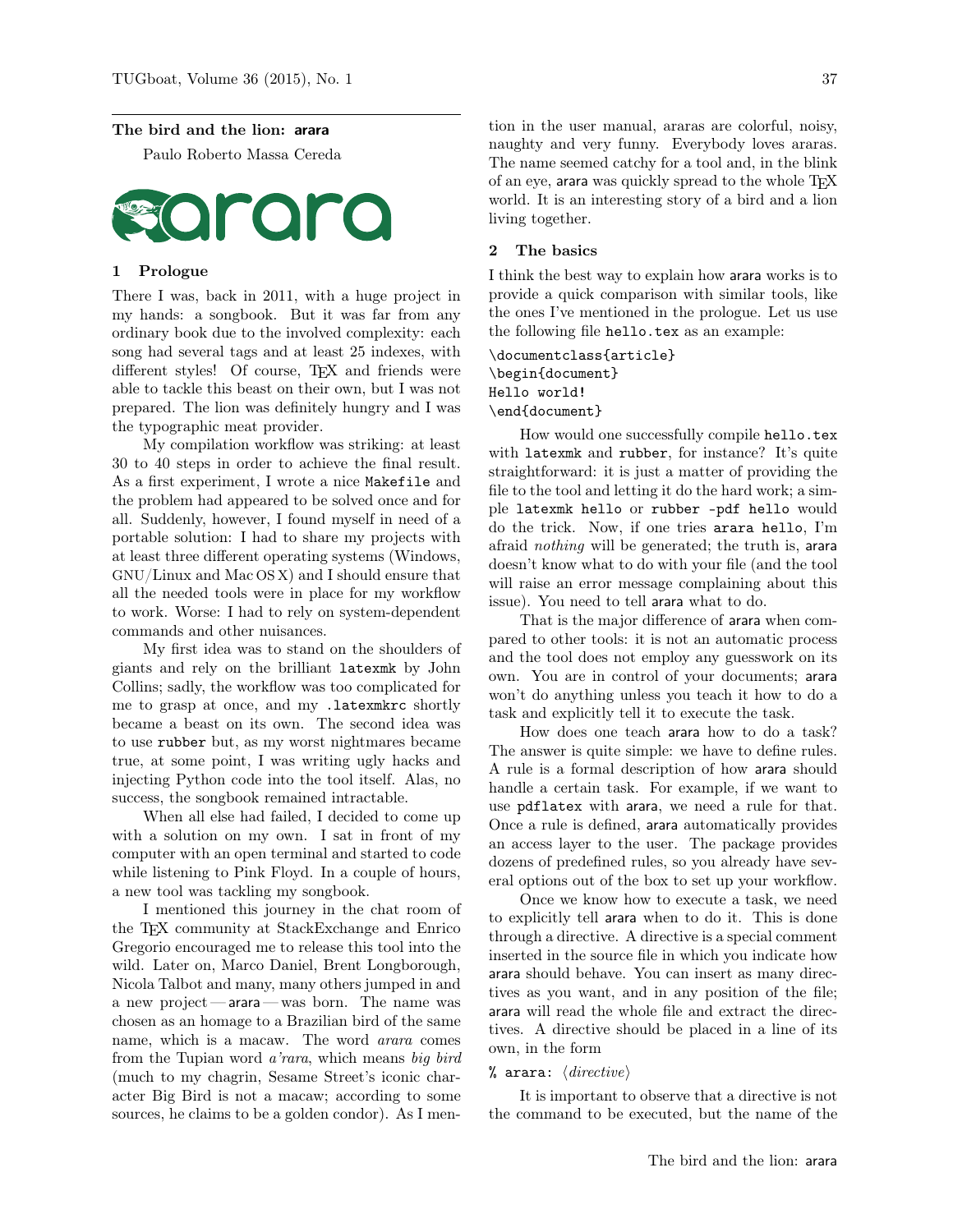rule associated with that directive (once arara finds a directive, it will look for the associated rule). That is basically how arara works: we teach the tool to do a task by providing a rule, and tell it to execute it via directives in the source code.

Sometimes, we need to provide additional information to the rule from the source code. That's why arara offers two types of directives:

empty directive An empty directive, as the name indicates, has only the rule identifier. The syntax for an empty directive is

% arara:  $\langle \text{directive} \rangle$ 

parameterized directive A parameterized directive has the rule identifier followed by its arguments. It's very important to mention that the arguments are mapped by their identifiers and not by their positions. The syntax for such a directive is

% arara:  $\langle \text{directive} \rangle: \{ \langle \text{arglist} \rangle \}$ 

An individual argument has the form

 $\langle key \rangle: \langle value \rangle$ 

and an  $\langle arglist \rangle$  has keys with their respective values separated by commas. The arguments are defined according to the rule mapped by the directive (you cannot give an argument foo to a directive bar if it does not offer support for this named parameter).

If you want to disable a directive, there's no need to remove it from the source file. Simply replace

# % arara:

by, for example,

### % !arara:

or insert some other symbol before arara: and this directive will be ignored. The tool always looks for a line that, after removing the leading and trailing spaces, starts with a comment and contains 'arara:' as a word of its own. The user manual shows how to override this search pattern, but the arara: keyword is always required.

Now that we know how to tell arara what to do with hello.tex, we need to modify it a little by including the proper pdflatex directive:

```
% arara: pdflatex
\documentclass{article}
\begin{document}
Hello world!
\end{document}
```
And that's it. Now, calling arara hello (or arara hello.tex — both will work), the document will be successfully compiled. Then, let's say we would like to enable shell escape for this particular compilation; we can achieve that by providing a parameterized directive, like this:

```
% arara: pdflatex: { shell: yes }
\documentclass{article}
\begin{document}
Hello world!
\end{document}
```
Of course, shell is defined in the rule scope, otherwise arara would raise an error about an invalid key. The user manual has a list of all available keys for each predefined rule.

As we've noted, arara relies on the provided source file as the main document. The pdflatex rule above thus passes the provided filename to the pdflatex command. Let us see how to override such information in order to run programs on other files.

There's a reserved argument key named files, whose value is a list. If you want to override the default value of the main document for a specific rule, use this key in the directive, in the form

% arara:  $\langle \text{directive} \rangle:$  { files:  $[\langle \text{list} \rangle]$  }

For example, if you need to run makeindex on files a and b instead of the default hello, you can use

### % arara: makeindex: { files: [ a, b ] }

That is the trick I used when working with 25 indexes in my songbook: it was just a matter of providing their names and which styles to the makeindex directive.

There is much more to arara than what I've described in this section. For more complete coverage of available tools, please refer to the user manual. arara is already available in TEX Live and also as a standalone tool. Source code is available at

### https://github.com/cereda/arara

It is also important to observe that a new version is in the works and this hopefully will fix a couple of nuisances found with the current official version (namely, version 3.0 of the tool). The new version also includes several improvements which will be unveiled as soon as the tool reaches its official release (as a bonus, a new article will be provided for readers).

### 3 Examples

Now that we know how arara works, let us see some examples. The first document, ex1.tex, requires two runs in order to set the labels correctly, so we write two directives.

```
% arara: pdflatex
% arara: pdflatex
```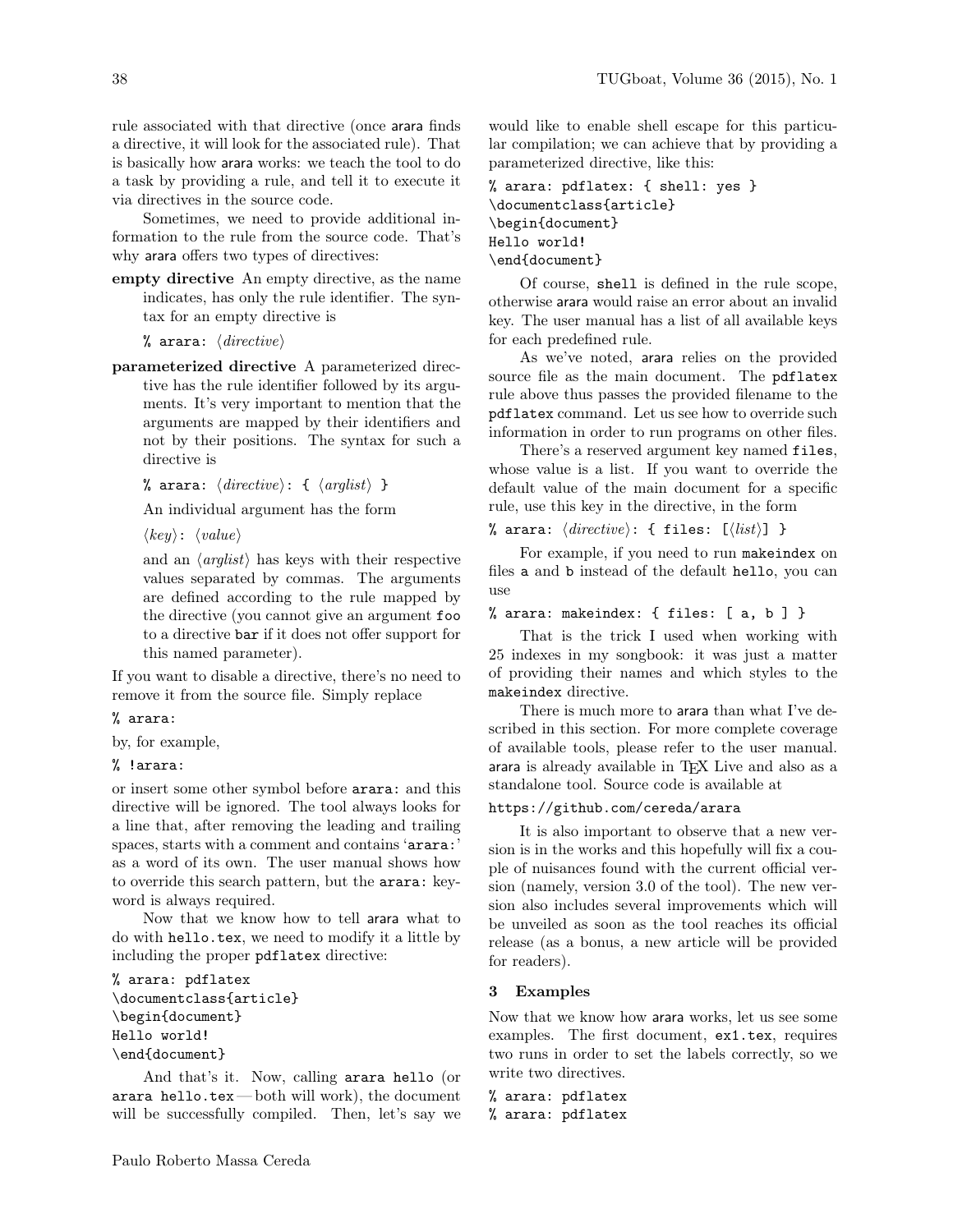\documentclass{article} \begin{document} \section{Introduction} \label{sec:intro} As seen in Section~\ref{sec:intro}\ldots \end{document}

The second document, ex2.tex, has a citation (courtesy of xampl.bib, available in the TEX Live tree), so we need to specify a call to bibtex as well:

```
% arara: pdflatex
% arara: bibtex
% arara: pdflatex
% arara: pdflatex
\documentclass{article}
\begin{document}
As seen in \cite{book-full}\ldots
\bibliographystyle{plain}
\bibliography{xampl}
\end{document}
```
The third document, ex3.tex, has the same LATEX source as the previous example, but we want to use biber instead of bibtex; it's just a matter of replacing the directive:

```
% arara: pdflatex
% arara: biber
% arara: pdflatex
% arara: pdflatex
\documentclass{article}
\usepackage{biblatex}
\addbibresource{xampl.bib}
\begin{document}
As seen in \cite{book-full}\ldots
\printbibliography
\end{document}
```
The fourth document, ex4.tex, shows an example of a simple index, so we include a makeindex directive:

```
% arara: pdflatex
% arara: makeindex
% arara: pdflatex
\documentclass{article}
\usepackage{makeidx}
\makeindex
\begin{document}
Some text.\index{Apple}
\printindex
\end{document}
```
The fifth document, ex5.tex, shows a glossary, courtesy of the great glossaries package. We need to add a makeglossaries directive for this:

```
% arara: pdflatex
% arara: makeglossaries
```

```
% arara: pdflatex
\documentclass{article}
\usepackage{glossaries}
\newglossaryentry{equation}{name=equation,
description={an equation usually involves
at least one variable, and has two sides;
typically we will try to solve an
equation for one of the unknown
variables}}
\makeglossaries
\begin{document}
\glsaddall
\printglossary
\end{document}
```
The sixth document, ex6.tex, shows a good old plain TEX source, compiled with the tex directive. As expected, we will get ex6.dvi as output.

```
% arara: tex
Hello world.
\bye
```
The seventh document, ex7.tex, enhances the previous example by adding a conversion chain in order to obtain a PDF file; this is done by converting ex7.dvi to ex7.ps and then to ex7.pdf (the directive names are self-explanatory).

```
% arara: tex
% arara: dvips
% arara: ps2pdf
Hello world.
\bye
```
The eighth document, ex8.tex, uses a package (namely minted) which requires shell escapes to be enabled. We give the (parameterized) directive for that in order to achieve a proper compilation:

```
% arara: pdflatex: { shell: yes }
\documentclass{article}
\usepackage{minted}
\begin{document}
\begin{minted}{c}
int main() {
 printf("hello, world");
 return 0;
}
\end{minted}
\end{document}
```
The ninth document, ex9.tex, uses multibib in order to provide two separate bibliographies; we must run bibtex on the second auxiliary file A.aux as well, so we give the special files key to bibtex:

% arara: pdflatex % arara: bibtex % arara: bibtex: { files: [ A ] }